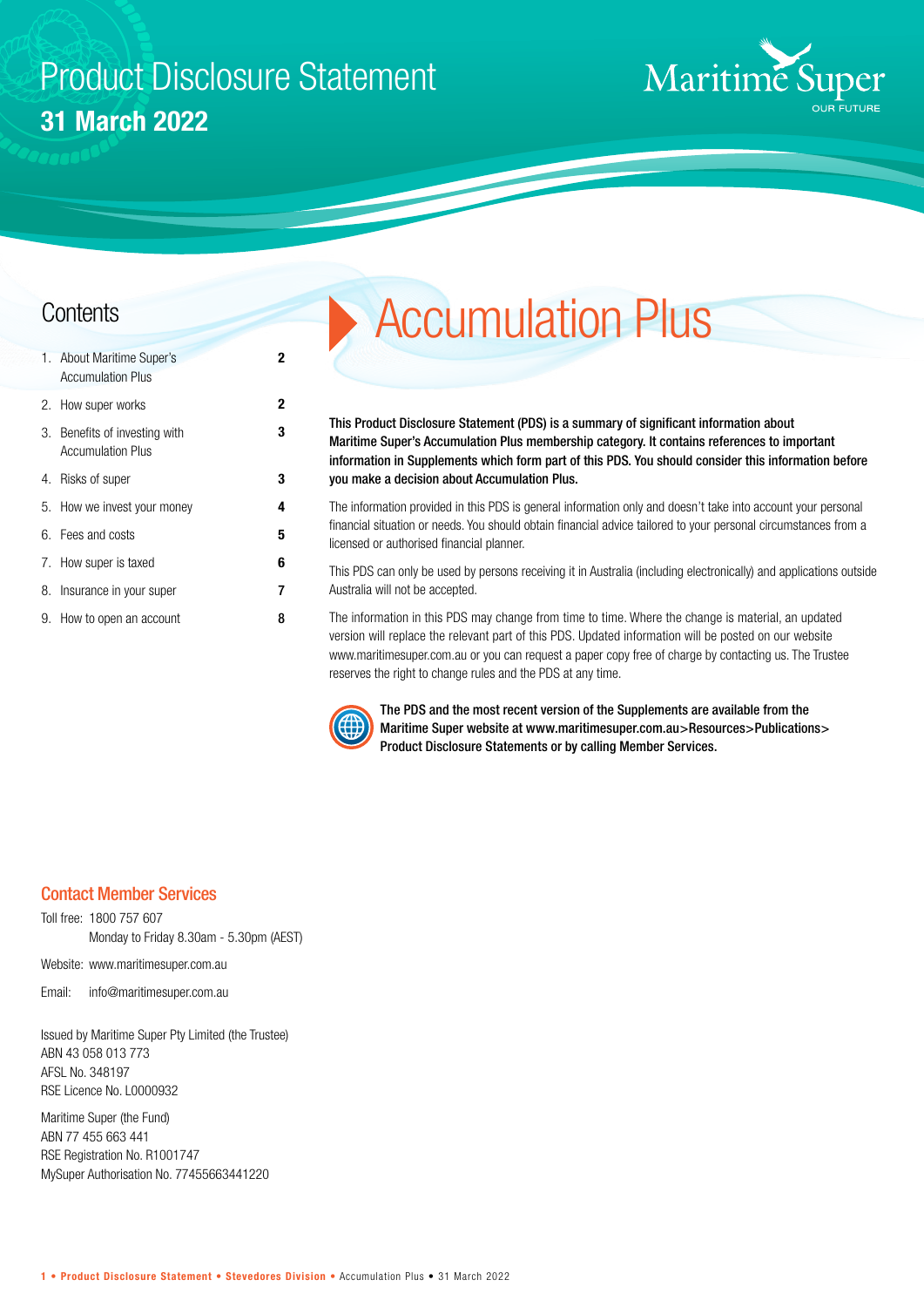### 1. About Maritime Super's Accumulation Plus

Maritime Super is the largest industry fund for the maritime industry. We're one of Australia's longest-running super funds. We've delivered innovative super and retirement benefits to generations of members for over 50 years.

We're proud of our history of serving the maritime industry and we're committed to building lifelong relationships with members throughout their working lives and into retirement. Our goal is to help members make the right decisions now to secure financial freedom in the future.

Accumulation Plus is a membership category of Maritime Super. You can join if you work for one of Maritime Super's Full Participating Employers in a permanent (full-time or part-time) position and:

- you work in the stevedoring (or related) industry full time
- you are a member of the Maritime Union of Australia; or
- **vou are an employee of the Maritime Union of Australia, Unity Bank, the** Trustee or Maritime Financial Services Pty Limited.

#### A MySuper fund

Maritime Super is MySuper authorised. MySuper is a Government legislated default superannuation arrangement that must meet minimum standards for fees and costs, investment options, insurance and member communication.

The Balanced option is our MySuper authorised product, invested in the Hostplus Pooled Superannuation Trust (PST). If you do not make a choice from our range of diversified and sector investment options, you will be invested in the Balanced (MySuper) option.

A summary of the Balanced option is provided on the MySuper Product Dashboard at www.maritimesuper.com.au>Investments>MySuper dashboard. Other important information, including information about our other investment options, Trustee and executive remuneration and additional documents prescribed by superannuation law, is available on our website in the Investments, About us and Publications sections respectively.



For more information about how super works, go to the Australian Securities and Investments Commission website at www.moneysmart.gov.au

### 2. How super works

Super is a long-term and tax-effective way of saving for your retirement. The Government encourages you to invest in super by providing a range of tax savings and by making super compulsory. Employers are generally required to make Superannuation Guarantee (SG) contributions for their employees. In most cases, you will have the right to choose the fund to which your employer directs your SG contributions.

#### Contributing to super

Contributions generally fall into one of two categories - concessional contributions and non-concessional contributions.

Concessional contributions are contributions made by your employer, such as SG contributions, your salary sacrifice contributions and any other employer contributions. They also include after-tax contributions for which you claim a tax deduction. As a MySuper authorised fund, Maritime Super can accept SG contributions from your employer.

Non-concessional contributions are member contributions made from your after-tax monies (which may make you eligible for a Government co-contribution) and contributions made by your spouse or parent.

There are limits (caps) on the amount of contributions that can be made to your super without incurring additional tax. Concessional contributions are capped at \$27,500 pa and non-concessional contributions at \$110,000 pa (refer to the Membership Supplement for further information).

In Accumulation Plus, you must make member contributions of 4% of your after-tax salary or wages or 4.7% of your before-tax salary or wages as salary sacrifice contributions.

Your Full Participating Employer must also contribute 9% of your salary or wages (subject to meeting their SG obligations), as well as contribute to cover the costs associated with your Default Death and Default TPD cover (see 'Insurance in your super' on page 7).

If you were a former member of the Permanent DB category who has transferred to Accumulation Plus, your employer also makes a minimum contribution to your account – this is known as the 'Savings Clause'. For more information, call Member Services.

#### Your super account

Your super account is invested in the Balanced (MySuper) option or according to your selected investment options. The diagram below illustrates how your account works.

 **\_**

#### **Additions**

- **Employer contributions**
- **Member (and other)** contributions & rollovers
- Net investment earnings (which may be positive or negative)

#### **Reductions**

- **Insurance premiums**
- Administration fee
- Government taxes
- Withdrawals and transfers
- **Other deductions**

### = Your account balance

#### Accessing your super

Since the purpose of super is to help you build retirement savings, you generally can't access your super until you meet a condition of release, such as you reach your preservation age (between 55 and 60 depending on your date of birth) and permanently retire, you turn 65, or you cease employment after turning 60.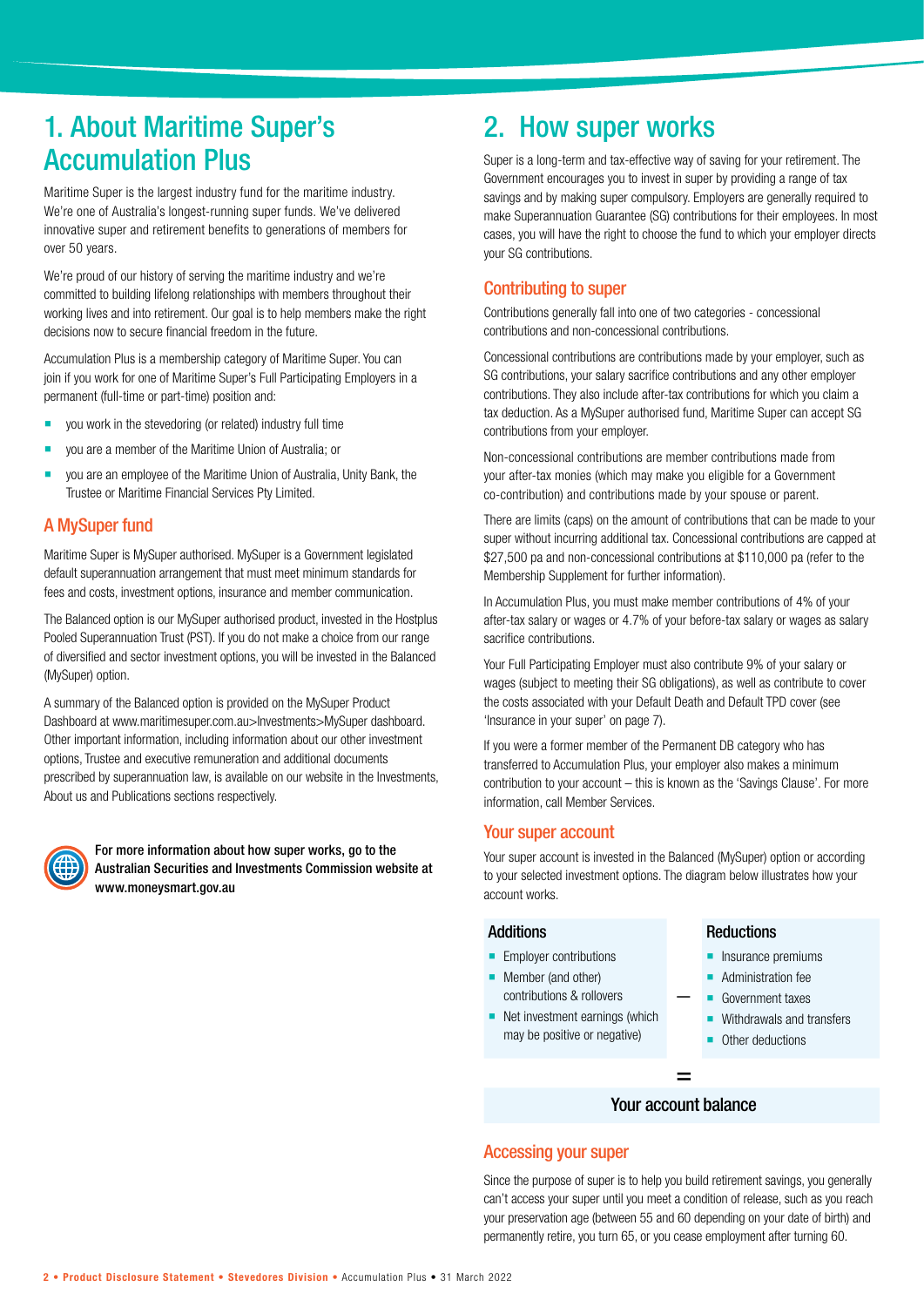### 3. Benefits of Accumulation Plus membership

Maritime Super is committed to helping you make the most of your super. Membership in Accumulation Plus offers many benefits including:

**Profit-for-members philosophy** – as an industry fund, we are run only for the benefit of members. You are the reason we're here, and we never lose sight of this.

**Investment performance** – our investment strategy is focused on long-term fundamentals and diversification across a range of asset classes, sectors, regions and managers – delivering long-term investment growth.

**Competitive fees** – the Fund is able to negotiate competitive fee arrangements not otherwise available to individual investors or self-managed funds, and you don't pay any establishment, contribution, termination or investment switching fees.

**Range of investment options** – we offer a range of diversified and sector investment options giving you flexibility and choice.

**Insurance protection for you and your family** – you have access to death and disability insurance, subject to eligibility.

**Quality member education** – we help you make informed decisions about your super through a suite of member communications, website, fact sheets, newsletters, seminars and more.

**Access to financial advice** – our network of financial planners across Australia operate on a fee-for-service basis with no commissions.

**Pension options** – we offer a range of pension products including an allocated pension and transition to retirement pension.

**Lifetime membership** – you can stay with the Fund even when you change jobs, leave the maritime industry or retire.

**Open to family and friends** – once you become a member you can nominate your family and friends so they too can take advantage of the benefits of membership.

You should read the important information about how Accumulation Plus works, contributions and accessing your super in the *Membership Supplement* for Accumulation Plus before making a decision. Go to www.maritimesuper.com.au>Resources>Publications>Product Disclosure Statements or call Member Services for a copy. The information about how Accumulation Plus works, contributions and accessing your super may change between the time you read this Statement and the day when you acquire the product.

### 4. Risks of super

All investments carry some risk. The risks associated with investing in super that you should carefully consider include:

- the value of your investment may go up or down over time and may even decrease in value depending on the investment option you choose
- the value of your investment may not keep pace with inflation over the long term, particularly if you choose an investment option with a low long-term risk and return profile
- the level of returns will vary and future returns may differ from past returns
- returns are not guaranteed and you may receive less than you invested due to investment losses
- the amount of super you end up with when you retire might not be enough to provide an adequate income in your retirement; and
- **Future changes to super and taxation laws may affect the value of your** benefit, as well as when and how you can access it.

Different investment options carry different levels of risk depending on the types of assets that make up the investment option. Assets with the highest expected long-term returns, such as shares and property, also carry the highest risk of losses in the shorter term. The appropriate level of risk for you will depend on a range of factors, including your age, your investment timeframe, what other investments you have and your own tolerance to risk (that is, how you feel about negative returns from time to time).

You should read the important information about investment risks in the *Investments Supplement* before making a decision. Go to www.maritimsuper.com.au>Resources >Publications>Product Disclosure Statements or call Member Services for a copy. The information about investment risks may change between the time you read this Statement and the day when you acquire the product.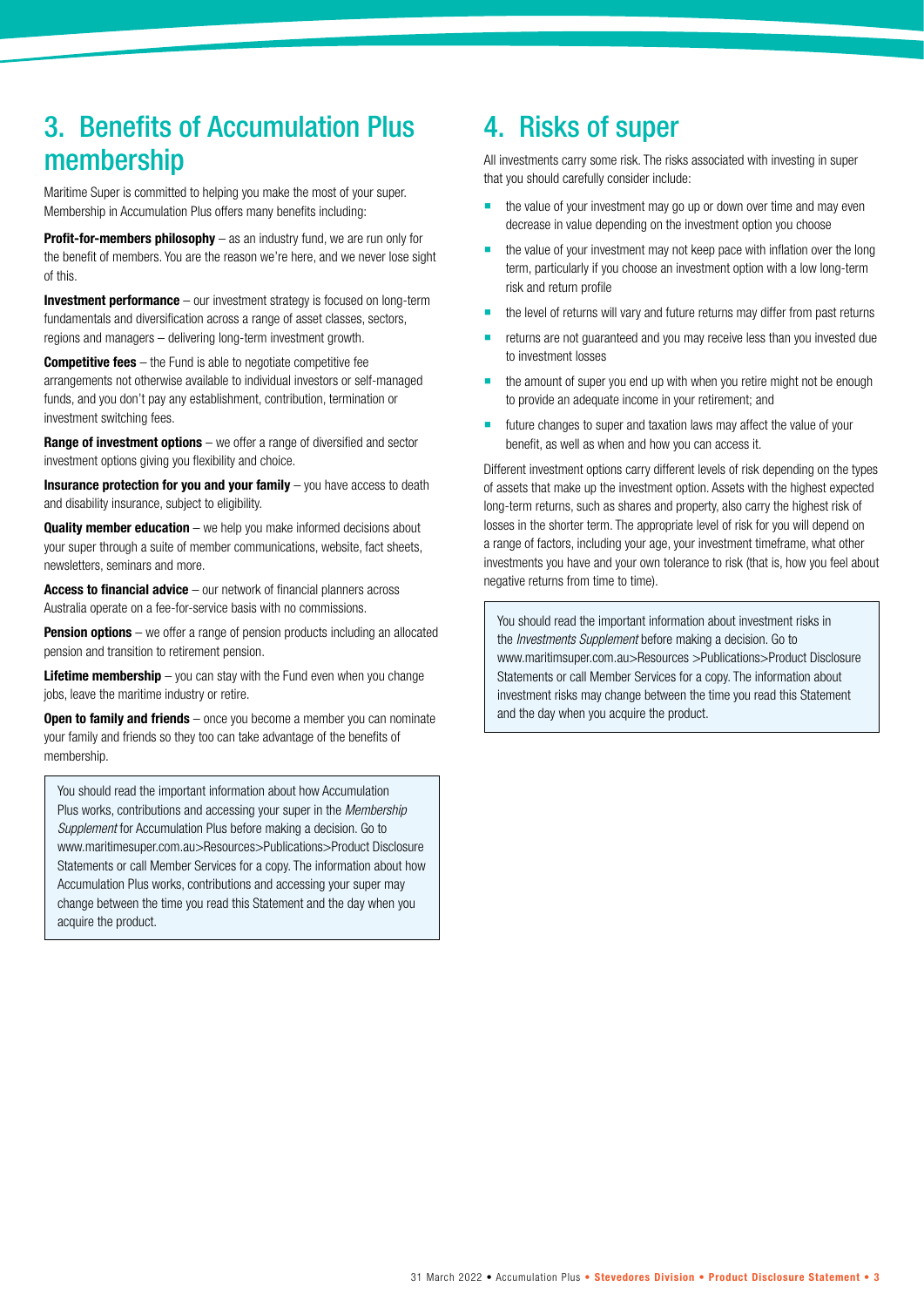### 5. How we invest your money

Maritime Super offers a range of diversified and sector investment options, invested in the Hostplus Pooled Superannuation Trust (PST).

You can invest your super in one or more of our investment options – it's entirely up to you. Before making your investment choice, it's important to consider your investment objectives, investment timeframe and personal tolerance to risk.

#### Default option - for members who don't make a choice

The Fund's default MySuper option is the Balanced option.

#### Diversified investment options

The diversified investment options comprise a mix of defensive and growth assets and are designed to suit varying attitudes to investment.

The diversified investment options are:

- **Shares Plus**
- Balanced+
- **Socially Responsible Investment (SRI) Balanced**
- **Indexed Balanced**
- Conservative Balanced
- Capital Stable

#### Sector investment options

The sector investment options are generally made up of a single asset category.

- The sector investment options are:
- **Australian Shares**
- International Shares
- Cash

+ The Balanced option is also the default MySuper option for members who don't make an investment choice.

#### Making or changing your investment choice

You can make an investment choice for your future contributions by completing the *Membership Application – Accumulation Plus* at the back of this PDS. If you don't make a choice when you join, your super will be invested in our authorised default investment option, the Balanced option.

If you have been transferred to this membership category, your transferred benefits will retain their existing investment strategy unless you make a new investment choice on transfer.

You have the opportunity to change (or 'switch') investment options for all or part of your account balance and/or your future contributions. To provide you with flexibility and control over the investment of your super, we offer daily investment switching free of charge.

You should read the important information about investing and our investment options in the *Investments Supplement* before making a decision. Go to www.maritimesuper.com.au>Resources>Publications>Product Disclosure Statements or call Member Services for a copy. The information about investing and our investment options may change between the time you read this Statement and the day when you acquire the product.

#### MySuper option

|                                             | <b>Balanced</b>        |                                                                                                                                                                                                                        |                                                   |                |                   |  |  |  |  |  |
|---------------------------------------------|------------------------|------------------------------------------------------------------------------------------------------------------------------------------------------------------------------------------------------------------------|---------------------------------------------------|----------------|-------------------|--|--|--|--|--|
| Return target                               |                        |                                                                                                                                                                                                                        | CPI plus 3.0% per annum on average over 10 years. |                |                   |  |  |  |  |  |
|                                             |                        |                                                                                                                                                                                                                        | CPI plus 4.0% per annum on average over 20 years. |                |                   |  |  |  |  |  |
| Level of<br>investment risk*                |                        |                                                                                                                                                                                                                        |                                                   |                |                   |  |  |  |  |  |
|                                             |                        | <b>Very low</b>                                                                                                                                                                                                        |                                                   | Medium to high | Very high         |  |  |  |  |  |
| Likelihood of<br>negative returns           |                        | 3 to less than 4 years out of every 20 years                                                                                                                                                                           |                                                   |                |                   |  |  |  |  |  |
| Investment style                            |                        | Investments through diversified investment portfolio, including<br>some growth assets and some lower risk investments.                                                                                                 |                                                   |                |                   |  |  |  |  |  |
| Who is this<br>investment<br>suitable for?  |                        | This Option is diversified across a range of growth and<br>defensive assets and aims to produce consistent returns<br>over time.<br>This Option may suit members who have a five year plus<br>investment time horizon. |                                                   |                |                   |  |  |  |  |  |
| <b>Minimum</b><br>suggested<br>timeframe    | $5$ years $+$          |                                                                                                                                                                                                                        |                                                   |                |                   |  |  |  |  |  |
| <b>Strategic</b><br><b>Asset Allocation</b> |                        |                                                                                                                                                                                                                        |                                                   |                |                   |  |  |  |  |  |
|                                             |                        |                                                                                                                                                                                                                        | Australian shares                                 | 21%            | Range %<br>10-40% |  |  |  |  |  |
|                                             | <b>Listed equities</b> |                                                                                                                                                                                                                        | International shares<br>- Developed markets       | 21%            | $10 - 40%$        |  |  |  |  |  |
|                                             |                        |                                                                                                                                                                                                                        | International shares<br>- Emerging markets        | 8%             | $0 - 15%$         |  |  |  |  |  |
|                                             |                        |                                                                                                                                                                                                                        | Property                                          | 11%            | $0 - 30%$         |  |  |  |  |  |
|                                             |                        |                                                                                                                                                                                                                        | Infrastructure                                    | 11%            | $0 - 30%$         |  |  |  |  |  |
|                                             | Unlisted assets        |                                                                                                                                                                                                                        | Private equity                                    | 10%            | $0 - 20%$         |  |  |  |  |  |
|                                             |                        | Credit<br>7%                                                                                                                                                                                                           |                                                   |                | $0 - 20%$         |  |  |  |  |  |
|                                             |                        |                                                                                                                                                                                                                        | Alternatives                                      | 3%             | $0 - 20%$         |  |  |  |  |  |
|                                             | Bonds & cash           |                                                                                                                                                                                                                        | Diversified fixed interest                        | 3%             | $0 - 20%$         |  |  |  |  |  |
|                                             |                        |                                                                                                                                                                                                                        | Cash                                              | 5%             | $0 - 15%$         |  |  |  |  |  |
| Growth / defensive<br>asset mix             |                        |                                                                                                                                                                                                                        | 76% growth / 24% defensive                        |                |                   |  |  |  |  |  |

\* The Level of investment risk is based on an industry-wide Standard Risk Measure. It shows the number of expected negative annual returns over a 20-year period.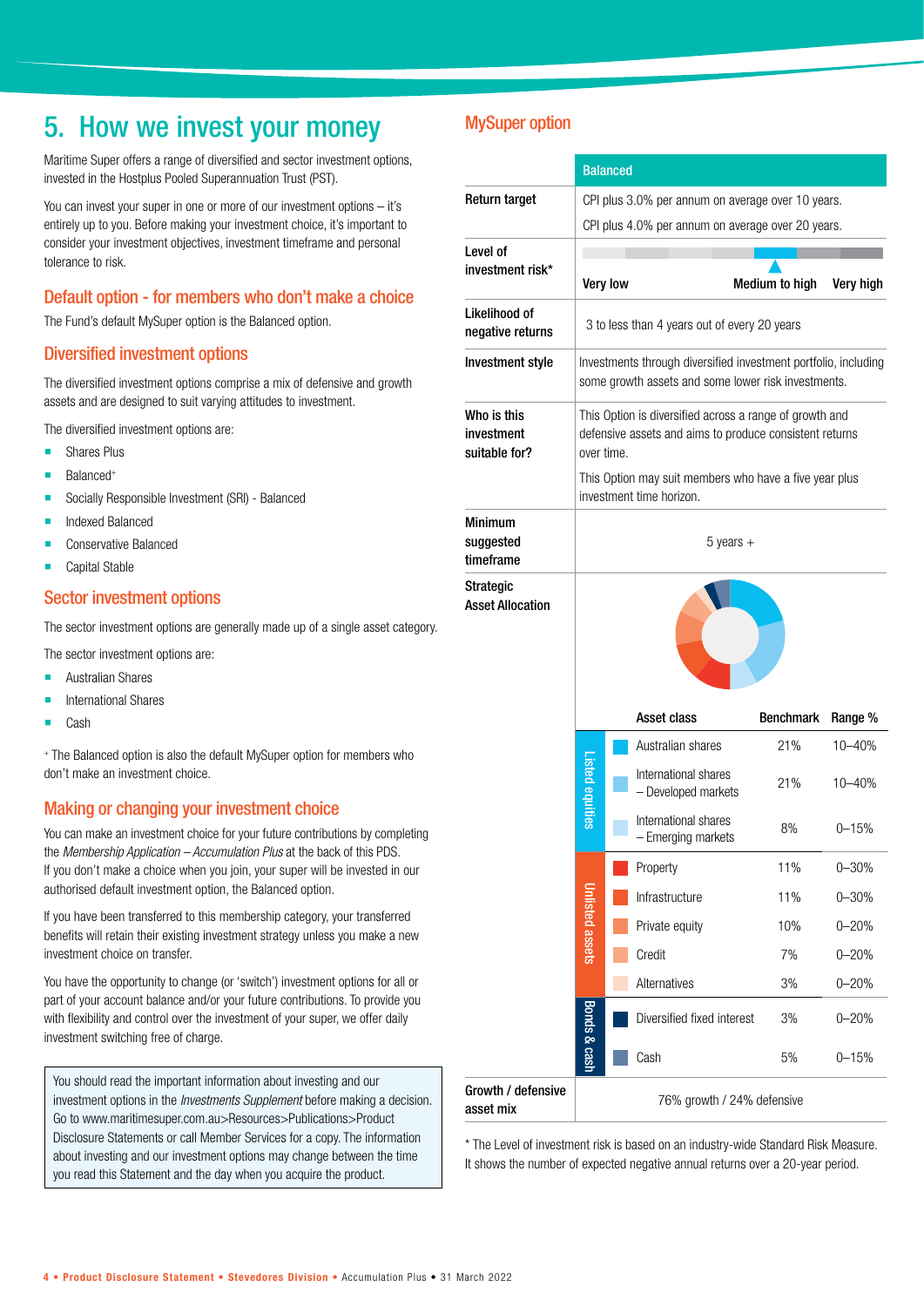### 6. Fees and other costs

#### Consumer advisory warning

#### DID YOU KNOW?

Small differences in both investment performance and fees and costs can have a substantial impact on your long-term returns. For example, total annual fees and costs of 2% of your account balance rather than 1% could reduce your final return by up to 20% over a 30-year period (for example, reduce it from \$100,000 to \$80,000). You should consider whether features such as superior investment performance or the provision of better member services justify higher fees and costs. You or your employer may be able to negotiate to pay lower fees. Ask the fund or your financial adviser\*.

#### TO FIND OUT MORE

If you would like to find out more, or see the impact of the fees based on your own circumstances, the Australian Securities and Investments Commission (ASIC) website (www.moneysmart.gov.au) has a superannuation calculator to help you check out different fee options.

\* Please note: This Consumer Advisory Warning is prescribed by law. However, the statement concerning the possibility of negotiating fees is not applicable to Maritime Super.

This section shows fees and other costs that you may be charged. These fees and other costs may be deducted from your money, from the returns on your investment or from the fund assets of the superannuation entity as a whole. Other fees, such as activity fees, advice fees for personal advice and insurance fees may also be charged, but these will depend on the nature of the activity, advice or insurance chosen by you. Entry fees and exit fees cannot be charged. Taxes, insurance and other costs relating to insurance are set out in another part of this document. You should read all the information about fees and other costs because it is important to understand their impact on your investment. The fees and other costs associated with an investment in the Maritime Super default option are set out below. For a breakdown of the fees and costs for each investment option, refer to your Membership Supplement available on our website.

#### FEES AND OTHER COSTS SUMMARY

| <b>Accumulation Plus - Balanced option</b> |                                                                    |                                                                                                                                                                            |
|--------------------------------------------|--------------------------------------------------------------------|----------------------------------------------------------------------------------------------------------------------------------------------------------------------------|
| Type of fee                                | Amount                                                             | How and when paid                                                                                                                                                          |
| Ongoing annual fees and costs <sup>1</sup> |                                                                    |                                                                                                                                                                            |
| Administration fees and costs              | Administration fee of \$26.00 pa<br>+ 0.215% pa of account balance | The \$26.00 pa administration fee is deducted from your account annually in arrears at<br>30 June or on exiting the Fund.                                                  |
|                                            | plus                                                               | The 0.215% pa administration fee is deducted from your account monthly. This fee is<br>capped for account balances greater than \$500,000.                                 |
|                                            | Operating costs of 0.10% $pa^2$<br>of account balances             | The additional operating costs of 0.10% pa are paid from the Fund Operating Reserve and<br>are not deducted from your account.                                             |
| Investment fees and costs <sup>3</sup>     | $0.90\%$ pa<br>$+0.03\%$ pa pooled asset fee <sup>4</sup>          | Deducted daily from gross investment earnings before net investment returns are applied to<br>your account. The pooled asset fee is deducted from your account monthly.    |
| Transaction costs <sup>5</sup>             | $0.10\%$ pa                                                        | Deducted daily from gross investment earnings before net investment returns are applied to<br>your account. Transaction costs are incurred when assets are bought or sold. |
| Member activity related fees and costs     |                                                                    |                                                                                                                                                                            |
| Buy-sell spread                            | Nil                                                                | Not applicable                                                                                                                                                             |
| Switching fee                              | Nil                                                                | Not applicable                                                                                                                                                             |
| Other fees and costs $6$                   | Nil                                                                | See 'Additional explanation of fees and costs' for a description of other fees and costs;<br>such as activity fees, advice fees for personal advice and insurance fees.    |

<sup>1</sup> If your account balance for a product offered by Maritime Super is less than \$6,000 at the end of the income year, certain fees and costs charged to you in relation to the administration and investment are capped at 3% of the account balance. Any amount charged in excess of that cap must be refunded.

<sup>2</sup> The administration cost of 0.10% pa is the estimate of the additional operating costs expected for the financial year ended 30 June 2022 which would not be met by the administration fees charged to member accounts.

<sup>3</sup> Investment fees and costs includes an amount of 0.28% for performance fees. The calculation for this amount is set out under 'Additional information of fees and costs'.

4 The pooled asset fee is the fee to invest in the Hostplus Pooled Superannuation Trust ('PST'). It is a small investment fee for the expected benefits of being part of a larger asset pool.

5 Disclosed transaction costs are an estimate based on transaction costs payable in the previous financial year.

<sup>6</sup> Investment fees and costs are estimated for the financial year ended 30 June 2022. Because these estimates are based on the previous financial year's investment performance, fees and costs payable in respect of each future year may be higher or lower.

Definitions for the fees and costs mentioned in this section are available from our website at www.maritimesuper.com.au>Resources>Publications>Other Fund Documents >Defined fees. The Trustee has the right to alter the level of fees and costs charged in the future without your consent. We will notify you at least 30 days in advance of any increase in the fees and costs.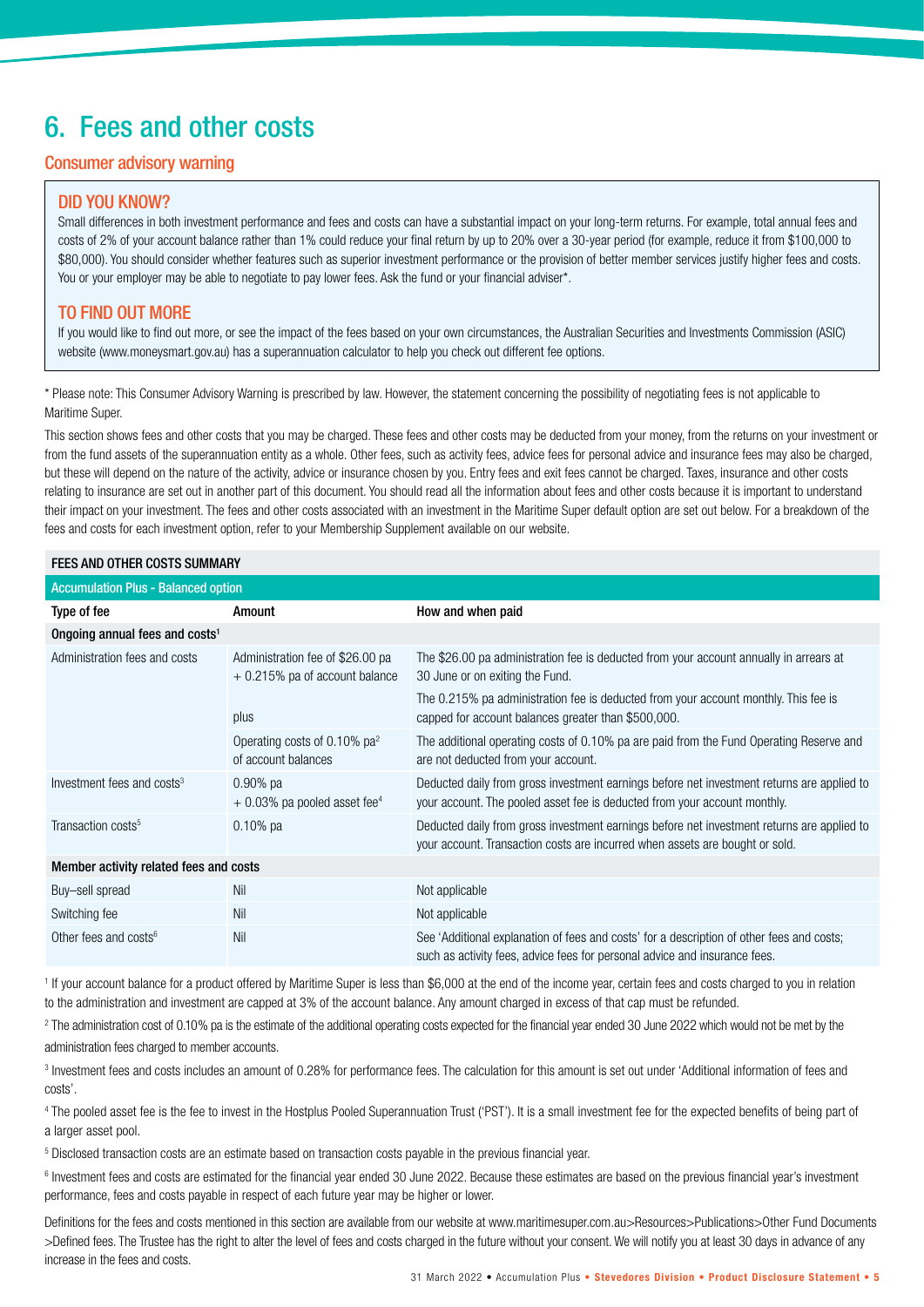You should read the important information about fees and costs (including those for the other Maritime Super investment options) in the *Membership Supplement* for Accumulation Plus before making a decision. Go to www.maritimesuper.com.au>Resources>Publications>Product Disclosure Statements or call Member Services for a copy. The information about fees and costs may change between the time you read this Statement and the day when you acquire the product.

#### Example of annual fees and costs

This table gives an example of how the ongoing annual fees and costs for the default Balanced option can affect your super investment over a one-year period. You should use this table to compare this super product with other super products.

| <b>Example - Balanced</b>                   |                                                                                                                    | Balance of \$50,000                                                                                                                                                                                                                                |  |  |  |
|---------------------------------------------|--------------------------------------------------------------------------------------------------------------------|----------------------------------------------------------------------------------------------------------------------------------------------------------------------------------------------------------------------------------------------------|--|--|--|
| Administration<br>fees and costs            | \$26.00 pa<br>$+0.215%$ pa<br>plus<br>0.10% pa operating<br>costs met from the<br><b>Fund Operating</b><br>Reserve | For every \$50,000 you have<br>invested in the superannuation<br>product, you will be charged<br>or have deducted from your<br>investment \$157.50 <sup>1</sup> in<br>administration fees and costs,<br>plus \$26.00 regardless of your<br>balance |  |  |  |
| <b>PLUS</b><br>Investment fees<br>and costs | $0.90\%$ pa<br>$+0.03%$ pa<br>pooled asset fee                                                                     | <b>AND</b> charged or have deducted<br>from your investment \$465 in<br>investment fees and costs                                                                                                                                                  |  |  |  |
| <b>PLUS</b><br>Transaction costs            | $0.10\%$ pa                                                                                                        | <b>AND</b> you will be charged or<br>have deducted from your<br>investment \$50 in transaction<br>costs                                                                                                                                            |  |  |  |
| <b>EQUALS</b><br>Cost of product            |                                                                                                                    | If your balance was \$50,000 at<br>the beginning of the year, then<br>for that year you will be charged<br>fees and costs of \$698.50 <sup>1</sup> for<br>the superannuation product                                                               |  |  |  |

<sup>1</sup> This amount includes \$50 which is deducted from the Fund Operating Reserve and not from your account.

Note that additional fees may apply.

### 7. How super is taxed

You should provide your tax file number (TFN) to us at the time of joining on the *Membership application – Accumulation Plus*.

You are not required to provide your TFN but if you don't, we won't be able to accept certain contributions made by you or on your behalf, you may pay extra tax on contributions and benefit payments, and it will be harder to trace different super accounts in your name. Providing your TFN ensures that you receive all your super benefits when you retire.

Super is generally taxed at a lower rate than most other investments, making it a tax-effective way to save for retirement.

Tax may be applied:

- when contributions are made
- **n** on investment earnings or interest
- $\blacksquare$  to benefits paid before age 60.

The following is a summary of the key tax information relating to your super account, assuming we have your TFN.

#### Tax on contributions

Tax on contributions may be deducted from your account at the date when we receive the contribution as follows:

| <b>Contribution type</b>                                                                                           | Tax rate |
|--------------------------------------------------------------------------------------------------------------------|----------|
| Employer (SG) contributions<br>Salary sacrifice contributions<br>Contributions for which you claim a tax deduction | $15%$ *  |
| Voluntary after-tax contributions<br>Government co-contributions<br>Spouse contributions                           | Nil      |

\* Those earning over \$250,000 pa are required to pay contributions tax of 30%, while, those earning less than \$37,000 pa may receive a low income super tax offset contribution equal to the 15% contributions tax, up to a maximum of \$500.

There are limits (known as 'contributions caps') to all contributions that can be made to your super that receive concessional tax treatment. If you exceed these caps, you may pay more tax - refer to the *Membership Supplement* for Accumulation Plus to learn more.

You may be liable for additional tax where your contributions exceed your caps, we do not have your TFN or you are a very high income earner. The no-TFN tax is deducted from your account on 30 June in the year the contributions are received, or earlier if you exit the Fund.

#### Tax on investment earnings or interest

Investment earnings are taxed at a maximum rate of 15%, but tax discounts, credits and offsets may reduce the effective tax rate. Tax is deducted in the calculation of daily unit prices or interest rate (as applicable) and earnings are allocated net of tax to your account.

#### Tax on benefits

Assuming we have your TFN, the tax on lump sum retirement and withdrawal benefits is as follows:

- if you are 60 or over, you will receive your benefit tax free.
- $\blacksquare$  if you are between your preservation age (55 or higher for those born after 30 June 1960) and 59, your benefit will be made up of a tax-free and a taxable component. The taxable component will be paid tax free up to the low rate cap with any amount above that cap taxed at 15%, plus the Medicare levy. Go to www.ato.gov.au/super for the current low rate cap amount.
- if you are under your preservation age, the entire taxable component of your lump sum payment is taxed at 20%, plus the Medicare levy.

Death benefit payments to dependants (as defined for tax purposes) are usually tax free. Death benefits paid to non-tax dependants and Income Protection benefits are subject to tax. TPD payments are concessionally taxed.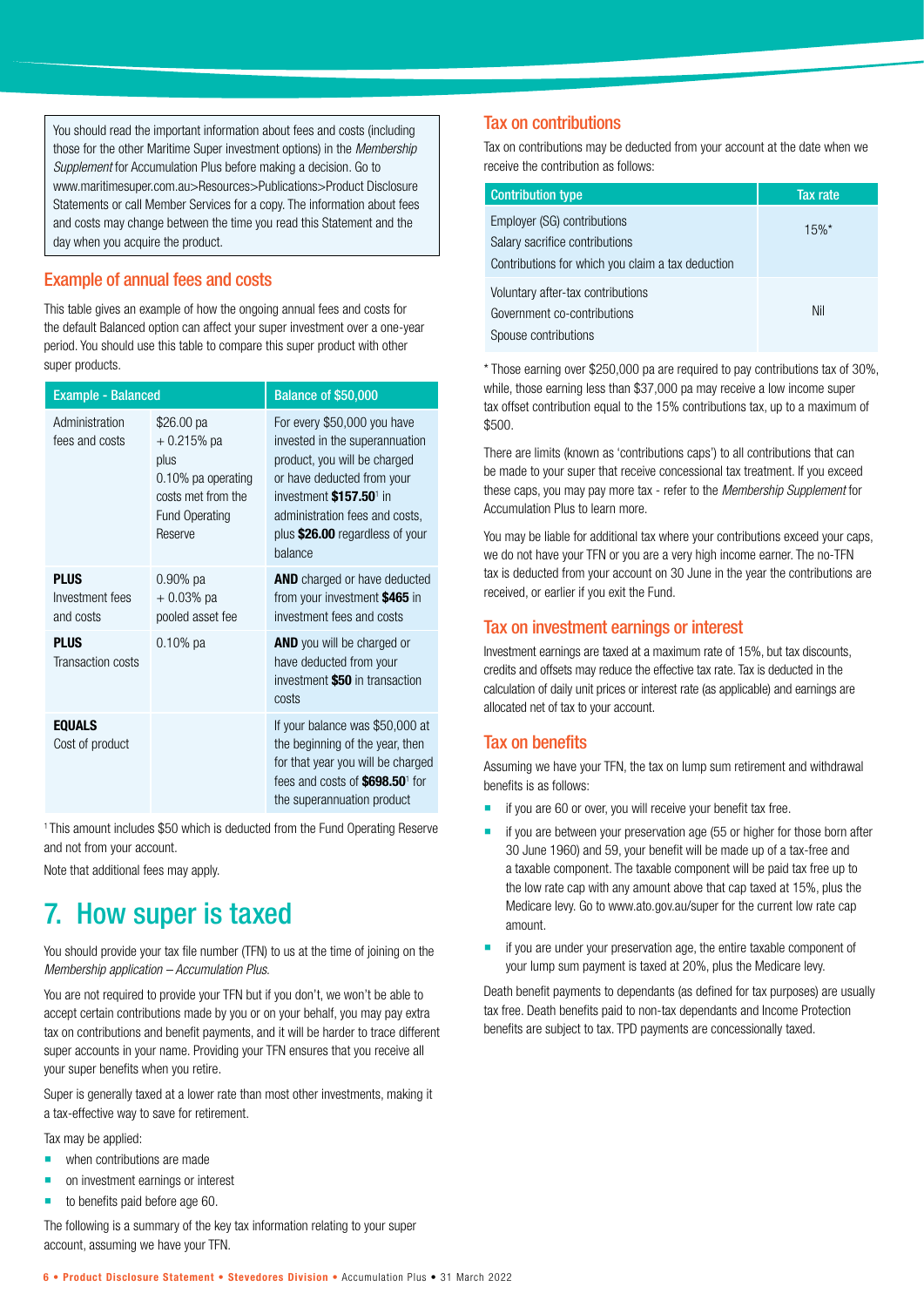### 8. Insurance in your super

Insurance is an important benefit and a key part of a sound financial plan, providing you and your family with financial support if you suffer from injury or illness.

Maritime Super provides members with three types of insurance cover, subject to meeting eligibility conditions.

**Death cover** – provides a lump sum benefit to your beneficiaries in the event of death or terminal illness before age 70.

**Total & Permanent Disablement (TPD) cover** – provides a lump sum benefit in the event of you becoming totally and permanently disabled before age 70 (a restricted definition of TPD applies from age 65).

**Income Protection cover** – provides a monthly income benefit for a maximum of two years, up to age 65, should you be unable to work due to sickness or injury.

Insurance cover is provided under an Insurance Policy provided to the Trustee by MLC Limited (ABN 90 000 000 402, AFSL 230694).

The occupation of stevedore is classified as 'Heavy Blue Collar' - different levels of cover and premium rates apply to Light Blue Collar and White Collar occupation categories.

#### Basic cover eligibility restriction

Under super law, super funds can only provide insurance on an 'opt-in' basis to members who are under 25 or whose balance has never been \$6,000 or more.

There are exceptions where members are engaged in dangerous occupations or where your employer meets the cost of insurance – in this category an exception may apply to you.

#### Death & TPD cover

#### Default Death & TPD cover

You will automatically receive Default Death and Default TPD cover when joining, subject to eligibility. The amount of your Default Death and Default TPD cover is based on your age as shown in the table below.

| Age         | <b>Default Death</b>            | <b>Default TPD</b>              |
|-------------|---------------------------------|---------------------------------|
| $15 - 35$   | $$350,000 \rightarrow $282,600$ | $$175,000 \rightarrow $141,300$ |
| $36 - 45$   | $$274,000 \rightarrow $128,800$ | $$137,000 \rightarrow $64,400$  |
| $46 - 55$   | $$116,000 \rightarrow $38,400$  | $$58,000 \rightarrow $19,200$   |
| $.56 - 69'$ | $$35,000 \rightarrow $17,000$   | $$17,500 \rightarrow $8,500$    |

#### Additional units of Fund Death cover

You also have 2 additional units of Death cover, subject to eligibility, paid by the Fund. This offer will be reviewed by 30 June 2022. The amount of Death cover for one unit is based on your age (determined at last 30 June) as shown in the table in the next column. Refer to the Voluntary Death & TPD cover table in the *Insurance Supplement - Accumulation Plus* for more information.

#### Voluntary Death only or Death & TPD cover

At any time, you may increase your cover by applying for units of Voluntary Death only and/or Voluntary Death & TPD cover, or apply to take up cover if you don't qualify for Default cover. All voluntary cover is subject to acceptance by the Insurer.

#### Cost of cover

Your Full Participating Employer meets the cost of your Default Death and Default TPD cover. The relevant premium will be deducted from your account and will be matched on the same day by an equal contribution from your employer. There is no net cost to you.

The cost of Voluntary Death & TPD cover is \$1 per week per unit deducted annually in advance from your account (or a pro-rata amount for the first year).

#### Amount of cover

The amount of cover for one unit is based on your age (determined at last 1 July), type of cover and occupation category as shown in the table below.

|             | <b>Heavy Blue Collar</b>                                            |
|-------------|---------------------------------------------------------------------|
| Death only  | Range between \$87,000 (at age 15 to 25)<br>and \$5,100 (at age 69) |
| Death & TPD | Range between \$64,000 (at age 15 to 25)<br>and \$2,000 (at age 69) |

#### Voluntary Income Protection cover

If you join as an employer-sponsored member and you are receiving employer contributions into your account, you have the opportunity to apply for Income Protection cover within 60 days of your welcome letter. You can apply using the *Membership application - Accumulation Plus* and answer a few brief health questions. Depending on your circumstances, the Insurer may require further information.

If you wish to apply after 60 days of receiving your welcome letter, complete the *Apply for or increase cover form* included in your welcome pack, which is also available from www.maritimesuper.com.au or by calling Member Services. Acceptance of your application is subject to assessment and approval by the Insurer.

Voluntary Income Protection cover can provide you with a monthly benefit of up to either 50% or 75% of your salary to a maximum of \$20,000 per month payable for up to two years, up to age 65. The Automatic Acceptance Level (AAL) is \$8,000 per month. For cover in excess of the AAL you will need to apply and be accepted by the insurer. For your convenience, the Insurer can run through additional questions with you over the phone or if you prefer, you can complete the MLC Limited *Full Personal Statement*. The Insurer may also request further medical evidence or statements to assess your application.

You must advise the Fund of your salary on joining and annually, or when your salary changes. If you do not provide your salary at the time of joining, your cover will be based on a default minimum salary, and your benefit will be limited to \$3,000 per month.

If making a claim due to injury or illness, a waiting period of 30 or 90 days from the date you cease work applies before you can claim a benefit.

**Note that your Income Protection Benefit payable on claim will be based on the lesser of your salary on record and your actual income at the time of the event.**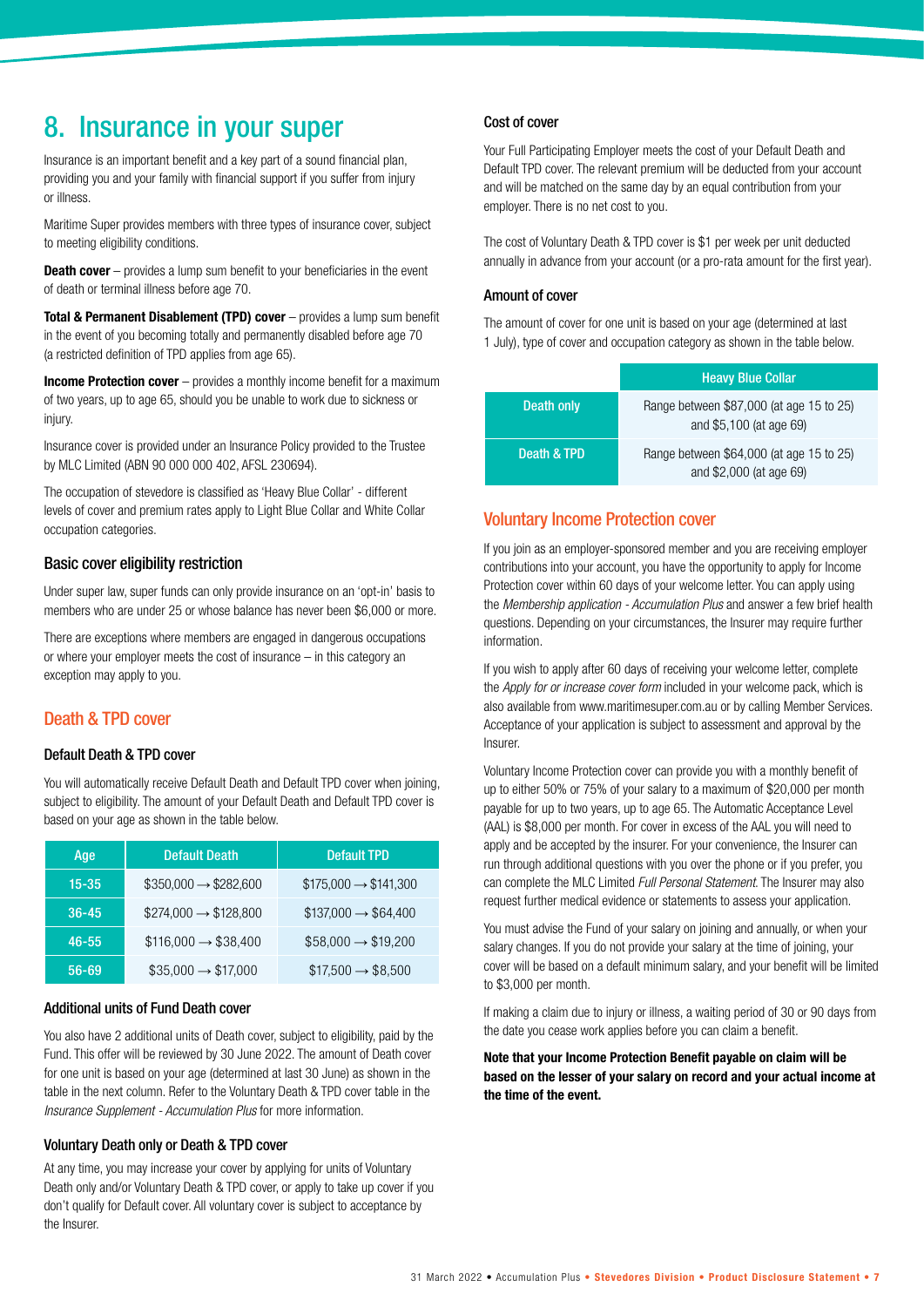#### Cost of cover

Unless you are employed by a Group Employer who pays for this cost on behalf of their employees, premiums are deducted annually in advance from your account (or a pro-rata amount for the first year). Premiums are based on your age, occupation category, waiting period and cover of 50% or 75% of salary as shown in the tables below.

#### Annual Income Protection premium rates per \$1,000 of cover

|                       | FOR COVER OF 50% OF SALARY       |
|-----------------------|----------------------------------|
| <b>Waiting period</b> | <b>Heavy Blue Collar</b>         |
| 90 days               | Range between \$3.31 and \$51.31 |
| 30 days               | Range between \$6.49 and \$56.79 |
|                       |                                  |
|                       | FOR COVER OF 75% OF SALARY       |
| <b>Waiting period</b> | <b>Heavy Blue Collar</b>         |
| 90 days               | Range between \$3.88 and \$60.35 |
| 30 days               | Range between \$7.63 and \$66.80 |

#### Applying for insurance cover

If you are under 55 and:

- need to apply to the Insurer for cover, or
- wish to apply for increased Death or Death & TPD cover; or
- wish to apply for Income Protection cover,

complete the *Apply for or increase cover form* included in the Welcome pack sent to you when you join. Otherwise, complete the MLC Limited *Full Personal Statement* which is available from www.maritimesuper.com.au or by calling Member Services.

#### Declining, cancelling or reducing cover

You cannot decline, change or cancel your Default Death and Default TPD cover because the cost is met by your Full Participating Employer.

You can reduce or cancel Voluntary Death & TPD cover and Voluntary Income Protection cover at any time by completing the *Cancel or reduce cover form*, available from www.maritimesuper.com.au or by calling Member Services.

You should read the important information about the insurance cover in the *Insurance Supplement* for Accumulation Plus before making a decision. The Supplement provides further details about eligibility conditions and exclusions that may affect your entitlement to cover, as well as cancellation of insurance cover. Go to www.maritimesuper.com.au>Resources>Publications> Product Disclosure Statements or call Member Services for a copy. The information about insurance cover may change between the time you read this Statement and the day when you acquire the product.

Refer to the *Insurance Supplement* for Accumulation Plus for information on when your cover may cease.

### 9. How to open an account

#### Joining Accumulation Plus is easy:

When your Full Participating Employer nominates you for membership of Accumulation Plus, we will send you a copy of this PDS. Read this PDS as well as the other important information contained in the Supplements.

Complete the *Membership application – Accumulation Plus* and return it to us. You'll also need to complete the *Compulsory contributions form* and give it to your payroll office.

#### Respecting your privacy

Maritime Super collects personal information about you in order to establish and maintain your super account. You should read our Privacy Policy which sets out in detail how we handle members' personal information. For a copy go to www.maritimesuper.com.au or call Member Services.

#### If you have a complaint

We hope you don't have any complaints, but if you do, please contact us. A phone call to one of our Member Services staff on 1800 757 607 is generally enough to sort out most matters. Clearly state the problem and how you would like it resolved. Your call may be recorded so there will be a record of the conversation for future reference.

You should read the important information about complaints and dispute resolution in the *Membership Supplement* for Accumulation Plus before making a decision. Go to www.maritimesuper.com.au >Resources>Publications>Product Disclosure Statements or call Member Services for a copy. The information about complaints and dispute resolution may change between the time you read this Statement and the day when you acquire the product.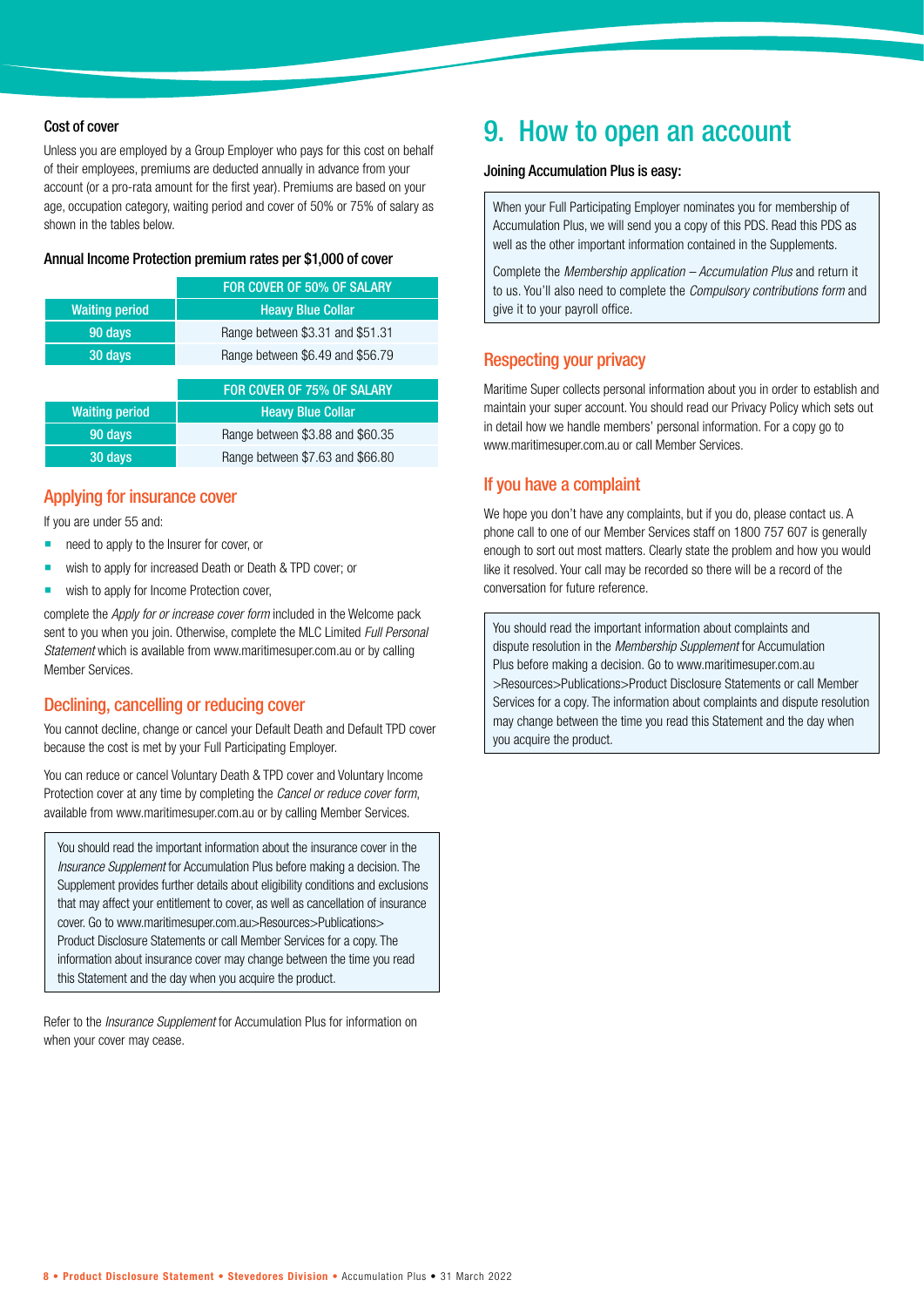

### **Membership application - Accumulation Plus**

| <b>Your personal details</b>                               |               |                     |                   | Return this completed form, along with certified copies    |
|------------------------------------------------------------|---------------|---------------------|-------------------|------------------------------------------------------------|
| Title                                                      | Date of birth |                     |                   | of your identification documents, by post to:              |
|                                                            |               |                     |                   | <b>Maritime Super</b>                                      |
| Surname                                                    |               | Given names         |                   | Locked Bag 2001<br>QVB Post Office NSW 1230                |
| Residential address                                        |               |                     |                   |                                                            |
|                                                            |               |                     |                   |                                                            |
| Postal address (if different from above)                   |               |                     |                   |                                                            |
|                                                            |               |                     |                   |                                                            |
| Email address                                              |               |                     |                   | Daytime phone number/Mobile number                         |
|                                                            |               |                     |                   |                                                            |
| Residency status:<br>Australian citizen/permanent resident |               | Temporary work visa | Other visa holder | New Zealand national eligible to work under Australian law |

#### Providing your tax file number (TFN)

Under the *Superannuation Industry (Supervision) Act 1993*, Maritime Super is authorised to collect your TFN which we will treat as confidential and will only use for lawful purposes. These purposes may change in the future due to legislative change. We may disclose your TFN to another super provider when your benefits are being transferred, unless you request Maritime Super in writing not to. It is not an offence not to quote your TFN. Giving your TFN to Maritime Super will have the following advantages (which may not otherwise apply):

- we can accept all types of contributions to your account and you won't pay extra tax on contributions
- no additional tax will be deducted when you start drawing down your super benefits; and
- it will be much easier to trace different super accounts in your name so that you receive all your super benefits when you retire.

| $\cdots$<br>tax file number<br>1.14<br>YOUT |  |  |  |  |  |  |  |  |  |  |  |  |
|---------------------------------------------|--|--|--|--|--|--|--|--|--|--|--|--|
|---------------------------------------------|--|--|--|--|--|--|--|--|--|--|--|--|

#### **Eligibility for membership**

I work in the stevedoring industry in a full-time occupation

I work full-time in an industry related to stevedoring (please specify)

I am a member of the Maritime Union of Australia

I am a permanent employee of Maritime Financial Services Pty Limited, the Maritime, Mining & Power Credit Union or the Maritime Union of Australia

#### **Your investment choice**

Please allocate my future contributions, and those of my employer, to the following investment options until I advise otherwise.

|                    |                    |                                             | Socially Responsible  |                  |                                                                                                                           |                |
|--------------------|--------------------|---------------------------------------------|-----------------------|------------------|---------------------------------------------------------------------------------------------------------------------------|----------------|
|                    | Shares Plus        | Balanced                                    | Investment - Balanced | Indexed Balanced | Conservative Balanced                                                                                                     | Capital Stable |
| <b>Diversified</b> | $\%$               | $\%$                                        | $\%$                  | $\%$             | $\%$                                                                                                                      |                |
|                    | Australian Shares  | International Shares                        | Cash                  |                  |                                                                                                                           |                |
| <b>Sector</b>      | %                  | $\%$                                        |                       |                  |                                                                                                                           |                |
|                    | Balanced (MySuper) | Your investment choice must add up to 100%. |                       |                  |                                                                                                                           |                |
| <b>Default</b>     | $\%$               |                                             |                       |                  | If you don't make an investment choice, you will be invested in the Balanced (MySuper) option, the Fund's default option. |                |

Maritime Super RSE Reg. No. R1001747 ABN 77 455 663 441 MySuper Authorisation No. 77455663441220, Trustee is Maritime Super Pty Limited ABN 43 058 013 773 AFSL No. 348197 RSE Licence No. L0000932, administered by Maritime Financial Services Pty Limited ABN 16 105 319 202 AFSL No. 241735. V.220331 • 1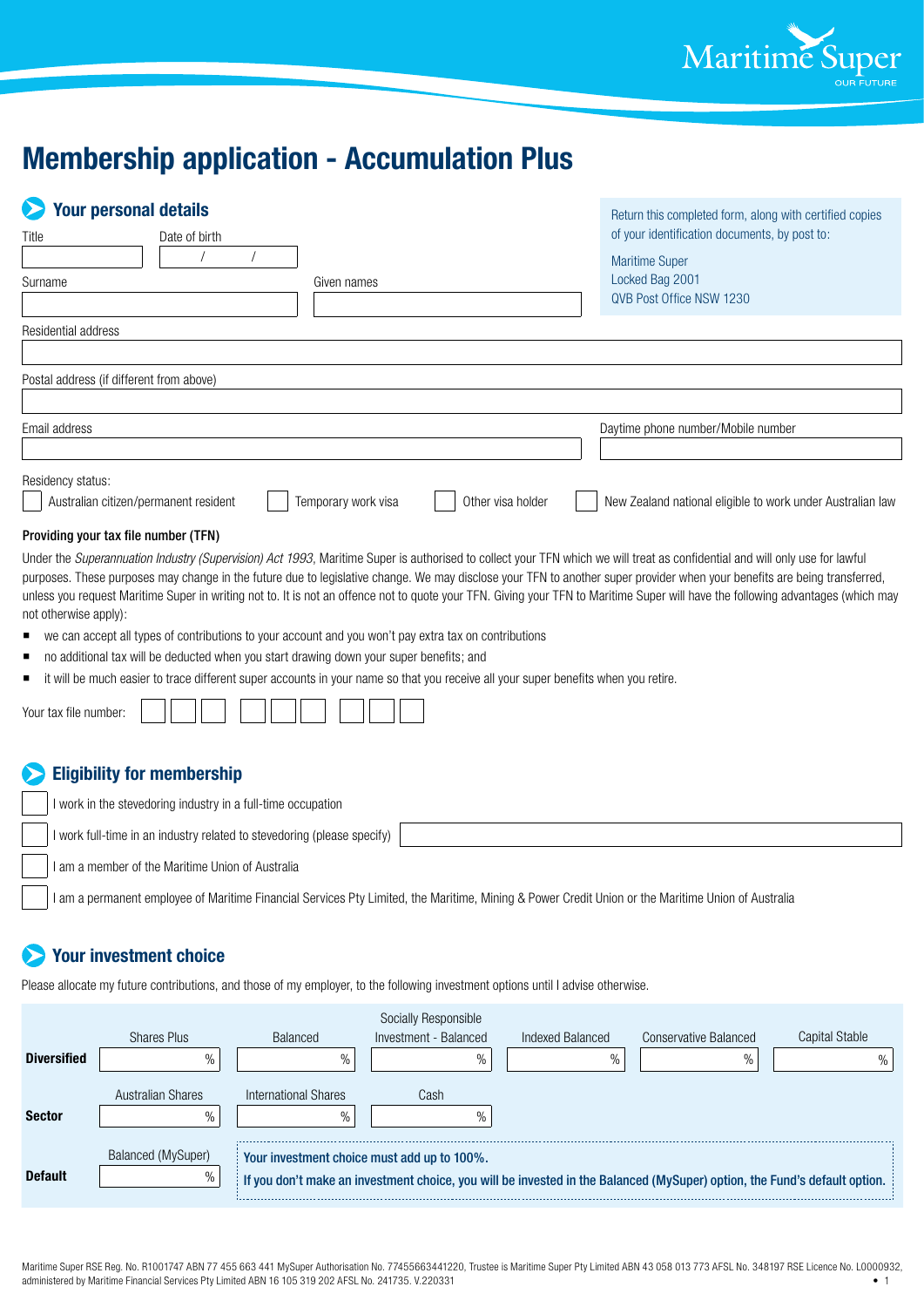

Name of Applicant

| <b>Your employment details</b>                                                                                                                                                                                                                                                                                                                                                                                                                                       |                          |         |                                                                                                                                                                                                                                        | Name of Applican |
|----------------------------------------------------------------------------------------------------------------------------------------------------------------------------------------------------------------------------------------------------------------------------------------------------------------------------------------------------------------------------------------------------------------------------------------------------------------------|--------------------------|---------|----------------------------------------------------------------------------------------------------------------------------------------------------------------------------------------------------------------------------------------|------------------|
| Name of your employer                                                                                                                                                                                                                                                                                                                                                                                                                                                | Date you joined employer |         | Employer's contact number                                                                                                                                                                                                              |                  |
|                                                                                                                                                                                                                                                                                                                                                                                                                                                                      |                          |         |                                                                                                                                                                                                                                        |                  |
| Basis of employment                                                                                                                                                                                                                                                                                                                                                                                                                                                  |                          |         |                                                                                                                                                                                                                                        |                  |
| Permanent full-time<br>Permanent part-time                                                                                                                                                                                                                                                                                                                                                                                                                           | Casual                   |         |                                                                                                                                                                                                                                        |                  |
| Will SG contributions be made from the date you start work with this employer?                                                                                                                                                                                                                                                                                                                                                                                       |                          |         |                                                                                                                                                                                                                                        |                  |
| No (we will assume 'No' by default, which may affect your eligibility for insurance)<br>Yes                                                                                                                                                                                                                                                                                                                                                                          |                          |         |                                                                                                                                                                                                                                        |                  |
| Provide your occupation category                                                                                                                                                                                                                                                                                                                                                                                                                                     |                          |         |                                                                                                                                                                                                                                        |                  |
| You can self-assess your occupation by selecting one of the three occupation categories in Option 1 below.                                                                                                                                                                                                                                                                                                                                                           |                          |         |                                                                                                                                                                                                                                        |                  |
| If you are unsure and elect not to self-assess your occupation, complete Option 2.                                                                                                                                                                                                                                                                                                                                                                                   |                          |         |                                                                                                                                                                                                                                        |                  |
| Refer to the Important Notes for more information. If you do not choose an option below and you do not have existing insurance cover with Maritime Super, you will be classified<br>as 'Heavy Blue Collar' by default.                                                                                                                                                                                                                                               |                          |         |                                                                                                                                                                                                                                        |                  |
| Your occupation                                                                                                                                                                                                                                                                                                                                                                                                                                                      |                          |         |                                                                                                                                                                                                                                        |                  |
| Option 1: Self-assess your occupation category - please select one of the<br>following options by ticking the appropriate box:<br><b>White Collar</b><br>Predominantly office-based, sedentary roles performing clerical,<br>administrative and managerial duties with no more than 10% of time<br>performing light Manual Duties* (e.g. stocking shelves, loading photocopy<br>paper); or<br>persons who work in an office environment for at least 80% of the time |                          |         | Option 2: Describe the duties of your occupation and the Insurer will<br>assess your occupation category<br>How much time do you spend on the water?                                                                                   | %                |
| (excluding travel time from one office environment to another). This includes<br>sales representatives who are not involved with deliveries.                                                                                                                                                                                                                                                                                                                         |                          |         | How much time do you spend in the office?                                                                                                                                                                                              | %                |
| Light Blue Collar                                                                                                                                                                                                                                                                                                                                                                                                                                                    |                          |         | How much time do you spend performing light Manual Duties*?<br>(includes stocking shelves and loading photocopy paper)                                                                                                                 | %                |
| Occupations which involve light Manual Duties* and are land-based or involve<br>one of the following non-land-based occupations: masters, engineers and<br>officers. Also includes supervisors of Heavy Blue Collar workers.                                                                                                                                                                                                                                         |                          |         | How much time do you spend performing heavy Manual Duties*?                                                                                                                                                                            | $\%$             |
| Heavy Blue Collar<br>- Skilled (i.e. trade-qualified occupations) and unskilled blue collar workers<br>performing Manual Duties*. This shall include, but is not limited to, the<br>occupation of stevedore;                                                                                                                                                                                                                                                         |                          | energy. | * Manual Duties means duties involving or using human effort, power or physical<br>If we do not have enough information to be able to assess your occupation                                                                           |                  |
| any occupation or employment where employment is spent on a ship, tug,<br>offshore vessel or on the water and shall include, but is not limited to,<br>occupations of seaman, integrated rating and steward; or<br>members who are not working.                                                                                                                                                                                                                      |                          |         | category within 63 days of the date of our Welcome letter, you will be classified<br>as 'Heavy Blue Collar' by default. If you wish to change your occupation category<br>after this time, you will need to complete a different form. |                  |
| <b>Insurance cover</b>                                                                                                                                                                                                                                                                                                                                                                                                                                               |                          |         |                                                                                                                                                                                                                                        |                  |

#### **Default Death and Default TPD cover**

If eligible, you will automatically receive Default Death and Default TPD cover when you join.

Your employer meets the cost of this cover, and it cannot be cancelled or varied. If you are in Active Employment, you may also have an additional 2 units of Death cover, subject to eligibility, paid by the Fund. This offer will be reviewed by 30 June 2022.

#### **Apply for Voluntary Death & TPD cover**

You can apply for Voluntary Death & TPD cover if you do not receive Default cover by completing the *Apply for or increase cover form* available from our website or by calling Member Services. 

Maritime Super RSE Reg. No. R1001747 ABN 77 455 663 441 MySuper Authorisation No. 77455663441220, Trustee is Maritime Super Pty Limited ABN 43 058 013 773 AFSL No. 348197 RSE Licence No. L0000932, administered by Maritime Financial Services Pty Limited ABN 16 105 319 202 AFSL No. 241735. V.220331 • 2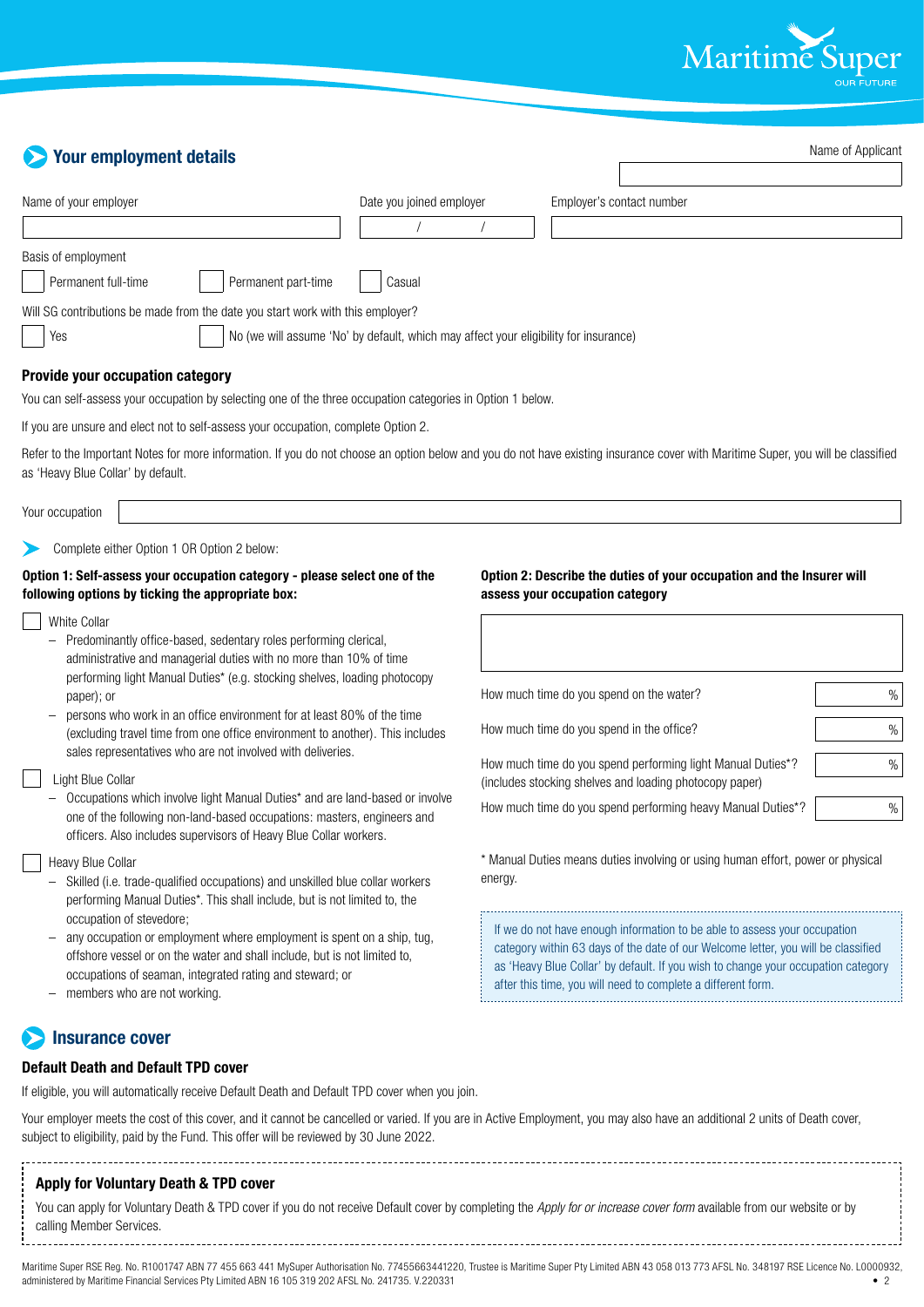

| <b>Voluntary Income Protection cover</b>                                                                                                                                                                                                                                                                                          | Name of Applicant            |
|-----------------------------------------------------------------------------------------------------------------------------------------------------------------------------------------------------------------------------------------------------------------------------------------------------------------------------------|------------------------------|
| I do not want any Voluntary Income Protection cover (tick this box if you do not wish to have Income Protection cover)                                                                                                                                                                                                            |                              |
| You can apply for Voluntary Income Protection cover when you join or within 60 days of the date of receiving your Welcome pack, without completing full underwriting,<br>by answering Questions 1 to 5 below. After 60 days, you need to be fully underwritten and will need to complete the MLC Limited Full Personal Statement. |                              |
| You can apply for cover for either 50% or 75% of your salary* with a 90 day waiting period - please select the level of cover you wish to have:                                                                                                                                                                                   |                              |
| 50% of salary OR<br>75% of salary<br>\$<br>Please specify your salary per year<br>pa<br>* The monthly benefit for Income Protection cover is either 50% or 75% of your salary to a maximum of \$8,000 per month, but you can apply at any time to increase<br>cover for a monthly benefit of a maximum \$20,000 per month.        | Refer to the Important Notes |
| Cover acceptance is based on your responses to the following health questions provided by the Insurer. If you answer 'Yes' to any of the questions below,<br>/!`<br>you will be required to provide more information in order for us to assess your application.                                                                  |                              |
| 1. Are you currently not working, or restricted or unable to perform, the full and normal duties and contracted hours of your occupation,<br>due to an illness or injury?                                                                                                                                                         | No<br>Yes                    |
| 2. Have you:                                                                                                                                                                                                                                                                                                                      |                              |
| - in the last 12 months, been unable to work because of injury or illness for more than 10 consecutive days; or                                                                                                                                                                                                                   | No<br>Yes                    |
| been advised that due to illness or injury you will need to take 10 or more consecutive days off work?<br>÷                                                                                                                                                                                                                       | No<br>Yes                    |
| 3. Have you ever had an application for death, total and permanent disablement (TPD) and/or Income Protection cover declined?<br>No                                                                                                                                                                                               |                              |
| 4. Have you been diagnosed with any illness that reduces your life expectancy to less than 24 months from the date of this application?                                                                                                                                                                                           | No<br>Yes                    |
| 5. In the last 5 years, have you made a claim, or are you eligible to make a claim, for an injury or illness through Workers' Compensation,<br>sickness benefits, invalid pension or any other cover or insurance policy providing injury or illness benefits (except health insurance)?                                          | No<br>Yes                    |
|                                                                                                                                                                                                                                                                                                                                   |                              |
| If you answer 'Yes' to any of these questions, you will need to provide additional information -<br>we will call you to let you know if this is the case and give you the option of either completing<br>the MLC Limited Full Personal Statement or participating in a short phone interview.                                     |                              |
| The default waiting period for Income Protection cover is 90 days, but you can decrease your waiting period to 30 days at a higher cost of cover by ticking the box below.                                                                                                                                                        |                              |

I wish to apply for a 30-day waiting period

To apply for a 30-day waiting period, you'll also need to complete the MLC Limited *Full Personal Statement*, available from our website or by calling Member Services.

### **Applicant's declaration**

I wish to apply or confirm my details for Accumulation Plus membership. I confirm that the information on this form is true and correct in every particular and that I have read the Important Notes and accept the rules applying to Accumulation Plus membership outlined in the *Accumulation Plus PDS* dated 31 March 2022 and its Supplements. I have read the Trustee's privacy statement and I consent to the collection, use and disclosure of my personal and sensitive information in accordance with that statement and the MLC Limited Privacy Policy.

If I have made an investment choice, I confirm that I have read the *Investments Supplement* and that I have all the information I need to make an informed decision.

In respect of insurance, I have read the 'Duty to take reasonable care not to make a misrepresentation' outlined in the Important Notes and understand what is meant by that notice. I confirm that the information provided is true and correct in every particular and that no material information has been withheld in relation to any application for insurance. I understand that my duty to take reasonable care not to make a misrepresentation continues until MLC Limited (or Maritime Super on their behalf) has accepted the risk.

I am in 'Active Employment' on the day I sign this form or, if I work for a Full Participating Employer, I was in 'Active Employment' on the day I started work with my Full Participating Employer. The requirement to be in Active Employment affects your eligibility for insurance - refer to the *Insurance Supplement* for Accumulation Plus for this definition.

| Signature |  |  |
|-----------|--|--|
| Date      |  |  |

I have attached certified copies of personal identification documentation. To learn more, refer to the *Providing proof of identity fact sheet*.

Maritime Super RSE Reg. No. R1001747 ABN 77 455 663 441 MySuper Authorisation No. 77455663441220, Trustee is Maritime Super Pty Limited ABN 43 058 013 773 AFSL No. 348197 RSE Licence No. L0000932, administered by Maritime Financial Services Pty Limited ABN 16 105 319 202 AFSL No. 241735. V.220331 • 3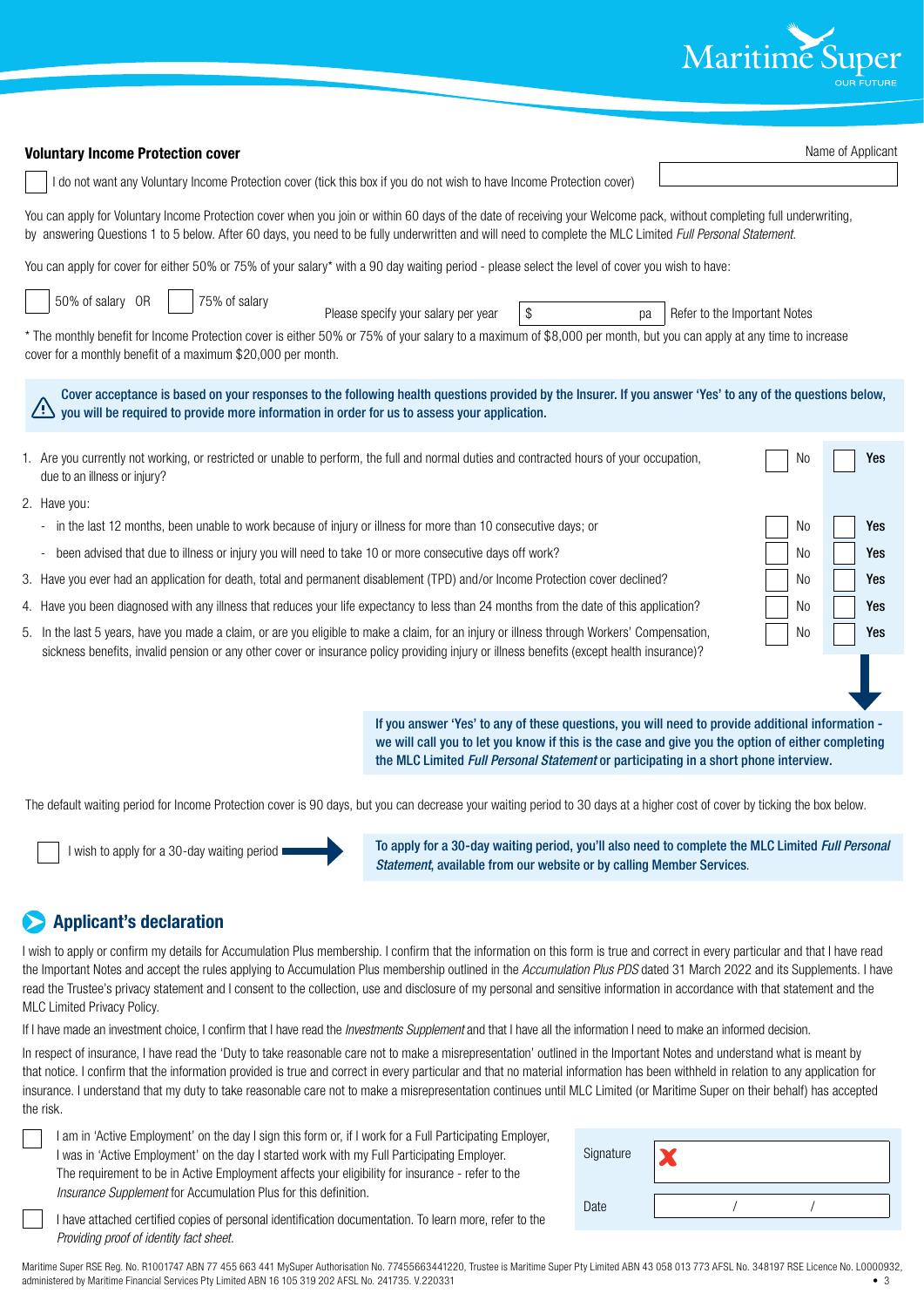

### **Important Notes**

#### **Compulsory contributions**

As an Accumulation Plus member, you must make compulsory contributions of 4.7% of your before-tax Salary or Wages or 4.0% of your after-tax Salary or Wages. You will need to complete the *Compulsory contributions form* to nominate whether you wish to make your compulsory contributions on a before-tax or after-tax basis. A copy of this form is in your Welcome pack and is also available from our website or by calling Member Services.

Once you've completed the *Compulsory contributions form*, forward it to your Payroll Office (not to Maritime Super).

#### **Insurance**

MLC Limited, ABN 90 000 000 402, AFSL 230694 ('the Insurer'), provides insured benefits to members of Maritime Super. Insured benefits are provided under a group insurance policy (Policy No. G3608) held by the Trustee. Voluntary insurance is in addition to any Default or Basic insurance cover you qualify for. Applications for cover are subject to underwriting and acceptance by MLC Limited.

#### **Your duty to take reasonable care not to make a misrepresentation**

#### **About this application and your duty**

When you apply for life insurance, the insurer conducts a process called underwriting. It's how the insurer decides whether they can cover you, and if so on what terms and at what cost.

The insurer asks questions they need to know the answers to. These will be about your personal circumstances, such as your health and medical history, occupation, income, lifestyle, pastimes, and current and past insurance. The information you give in response to their questions is vital to their decision.

#### **The duty to take reasonable care**

When applying for insurance, there is a legal duty to take reasonable care not to make a misrepresentation to the insurer before the contract of insurance is entered into.

A misrepresentation is a false answer, an answer that is only partially true, or an answer which does not fairly reflect the truth.

This duty also applies when extending or making changes to existing insurance, and reinstating insurance.

#### **If you do not meet your duty**

If you do not meet your legal duty, this can have serious impacts on your insurance. Your cover could be avoided (treated as if it never existed), or its terms may be changed. This may also result in a claim being declined or a benefit being reduced. Please note that there may be circumstances where the insurer later investigates whether the information given was true. For example, the insurer may do this when a claim is made.

#### **Guidance for answering questions**

We, as the trustee, are the policy owner. You are the life insured. A misrepresentation by you, as the life insured, has the effect as though it is a misrepresentation by us as the policy owner.

As the insurance is inside super, we obtain this insurance from the insurer in relation to you. In this circumstance, the insurer will rely on the representations made by us and you.

Both you and us, as the trustee of the fund, are responsible for the information provided to the insurer. When answering the questions, the insurer requests that you:

- Think carefully about each question before you answer. If you are unsure of the meaning of any question, please ask us or the insurer before you respond.
- Answer every question.
- Answer truthfully, accurately and completely. If you are unsure about whether you should include information, please include it.
- Review your application carefully before it is submitted. If someone else helped prepare your application (for example, an adviser), please check every answer (and if necessary, make any corrections) before the application is submitted.

You must not assume that the insurer will contact your doctor for any medical information. If you are unsure about whether you should include information or not, please include it.

#### **Changes before your cover starts**

Your duty to take reasonable care not to make a misrepresentation continues until the time your insurance cover starts.

Before your cover starts, the insurer may ask about any changes that mean you would now answer the questions differently. As any changes might require further assessment or investigation, it could save time if you let the insurer know about any changes when they happen.

#### **If you need help**

It's important that you understand this information and the questions the insurer asks. You can ask us, the insurer or an adviser for help if you have difficulty understanding the process of applying for insurance or answering the questions.

If you're having difficulty due to a disability, understanding English or for any other reason, we or the insurer are available to help and can provide additional support for anyone who might need it. If you want, you can have a support person you trust with you.

#### **What can the Insurer do if the duty is not met?**

If the person who answers the questions does not take reasonable care not to make a misrepresentation, there are different remedies that may be available to the insurer. These are set out in the Insurance Contracts Act 1984 (Cth). These are intended to put the insurer in the position they would have been in if the duty had been met.

For example, the insurer may:

- avoid the cover (treat it as if it never existed)
- vary the amount of the cover; or
- vary the terms of the cover.

Whether the insurer can exercise one of these remedies depends on a number of factors, including:

- whether the person who answered the questions took reasonable care not to make a misrepresentation. This depends on all of the relevant circumstances
- what the insurer would have done if the duty had been met for example, whether the insurer would have offered cover, and if so, on what terms
- whether the misrepresentation was fraudulent; and
- in some cases, how long it has been since the cover started.

Before the insurer can exercise any of these remedies, they will explain their reasons, how to respond and provide further information, including what you can do if you disagree. The insurer is required to notify us, as the trustee and policy owner, of these matters.